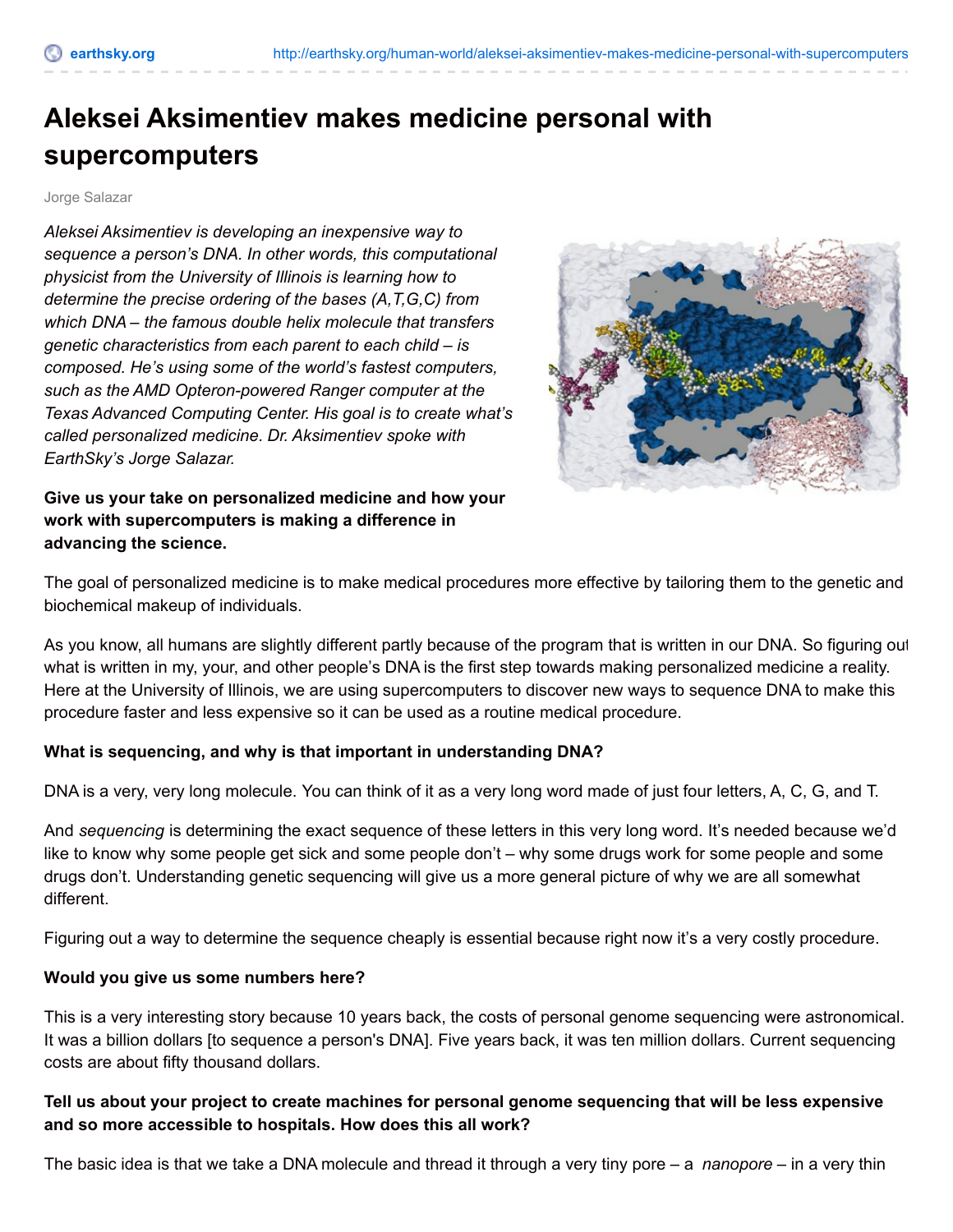#### membrane.

## Click here to view a video [illustration](http://en.es-static.us/upl/2011/05/movieDNAoscillation.mov?width=163&height=270). (Requires QuickTime player, available [here](http://www.apple.com/quicktime/download/).)

And as the molecule passes through this pore, we record electrical signals that result from DNA interactions with the nanopore. And thereby we record the DNA sequence just directly off of the molecule.

#### **What is a nanopore, and how is it able to read these DNA codes?**

First of all a nanopore is a pore one nanometer – one billionth of a meter – in diameter, along with a very thin membrane. Just to give you an idea of how thin the membrane is, it's about 1,000 times thinner than the foil we use to wrap our groceries. And the pore itself is about 10,000 times smaller in diameter than a human hair.

Now, this size is comparable to the size of a person's DNA. So, when DNA is confined to this pore, you really localize a very tiny fraction of the DNA, just a few letters.

# So these nanopores are tiny holes, incredibly small like the pores of our skin, and computers are able to **create realistic simulations of DNA actually going through these tiny holes?**

That's correct. We can simulate in atomic detail the process of DNA transfers through these nanometer pores. And we can directly compare the result of the simulation with experiments, which gives us confidence that our computational model is correct.

## **How does this technology change medicine? How does it improve people's health and well-being?**

First of all, it's really an ultimate diagnostic tool to determine all kinds of genetic disorders. Secondly, it will be crucial to developing cures for cancer. That's because, as you know, cancer is a disease of DNA. And the most direct way to find out what kind of cancer it is – and possibly learn what drugs would affect the cancer – is to sequence the genome.

# **Would you give us an example of how personalized medicine can be employed to help a patient from preventative care to diagnosis to treatment?**

The main idea is that when a patient comes to hospital, he or she would give blood. And in real time, maybe in less than an hour, the physician would get access to the patient's DNA sequence. Then the physician would see which diseases could be associated with the genetic makeup of the individual and prescribe drugs that would be most effective.

## **At what stage is the research right now?**

This is a very good question. I must say that it's still in basic research. Researchers have been able to sequence, so far, only very short fragments of DNA. But, it's conceivable that within a two-year frame we might see an experimental demonstration of DNA sequencing using nanopores.

And after that, it would probably be another two years before a first commercial device is available on the market.

After that, it could make its way into a hospital near you. But that really would depend on the market forces, patent law, and other factors that are beyond science.

But supercomputers do allow us to develop new technologies to improve human health, one of which is personalized medicine. One thing about personalized medicine that I really like to say is that *it's coming*.

#### **What general impact do you think supercomputers are making in understanding human genetics?**

Supercomputers – and the way they have been developing over the past 10 years – are offering a completely new